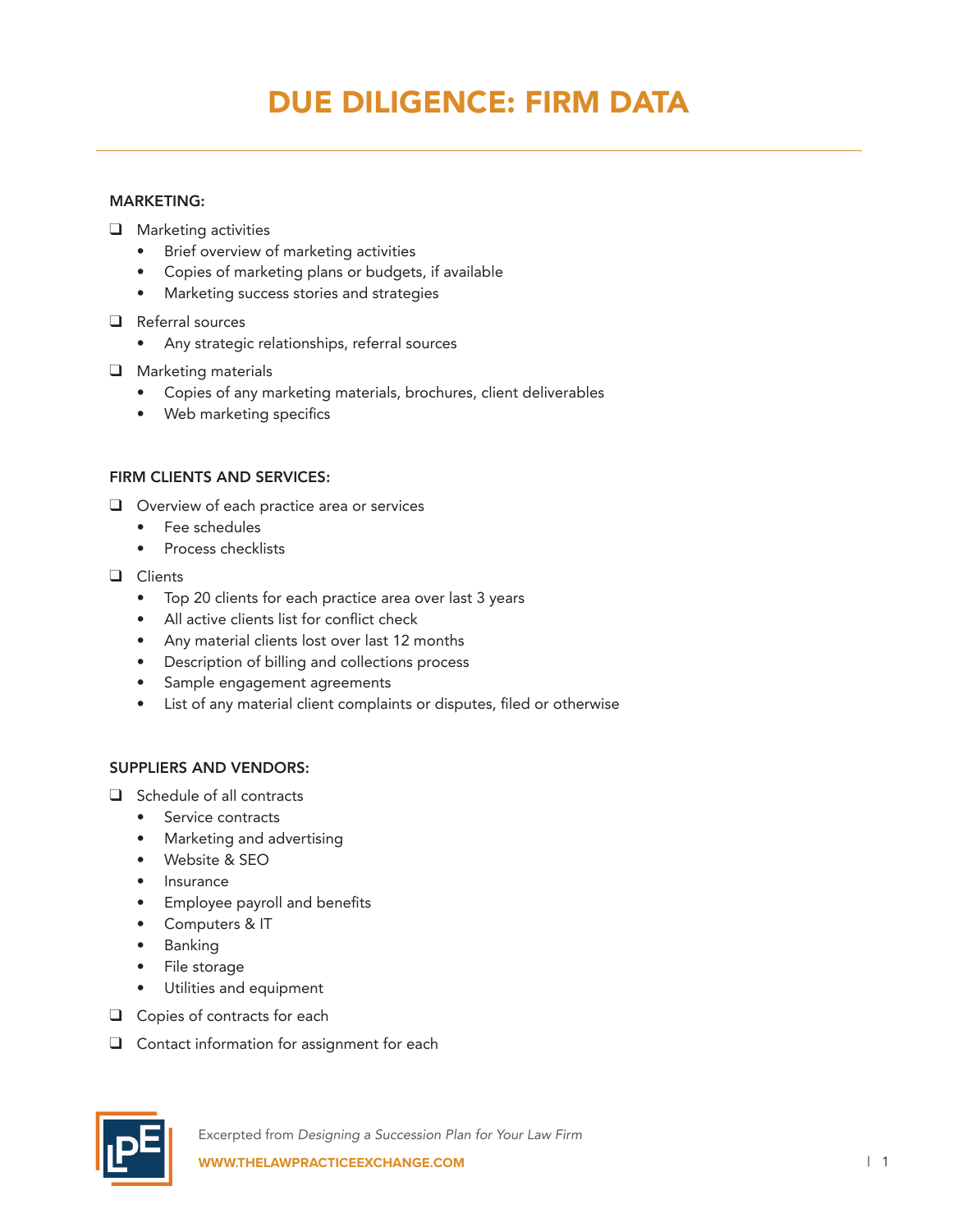#### OFFICE:

- **Q** Lease
	- Copies of any leases
	- Landlord or property manager contact
- $\Box$  Procedures
	- Hours of operation and staff/client schedules
	- Scheduling of clients
- $\Box$  Systems
	- Phones
	- Access doors
	- Parking

#### OPERATIONS AND SERVICES:

- $\Box$  Software
	- List of each software used
	- Contact information for support
	- Known limitations or issues
- $\Box$  Client Files
	- Life cycle of a client file reviewed and mapped (open to close)
- $\Box$  Management tasks described
	- Bank deposits
	- Accounts payable
	- Billing, invoicing and collection
	- Client costs tracking
	- Marketing
	- IT
	- Bank reconciliation including trust accounts
	- Payroll
	- Employee management

### EMPLOYEES:

- $\Box$  Copies of current employee handbook, policies and/or contracts
- $\Box$  Description of each employee role and responsibilities

## MASTER LIST OF CONTACTS & LOGINS:

- **Q** Providers Contact List
	- Service providers
	- Marketing providers



Excerpted from *Designing a Succession Plan for Your Law Firm* **WWW.THELAWPRACTICEEXCHANGE.COM DESCRIPTION IN A SET OF A SET OF A SET OF A SET OF A SET OF A SET OF A SET OF A SET OF A SET OF A SET OF A SET OF A SET OF A SET OF A SET OF A SET OF A SET OF A SET OF A SET OF A SET OF A**